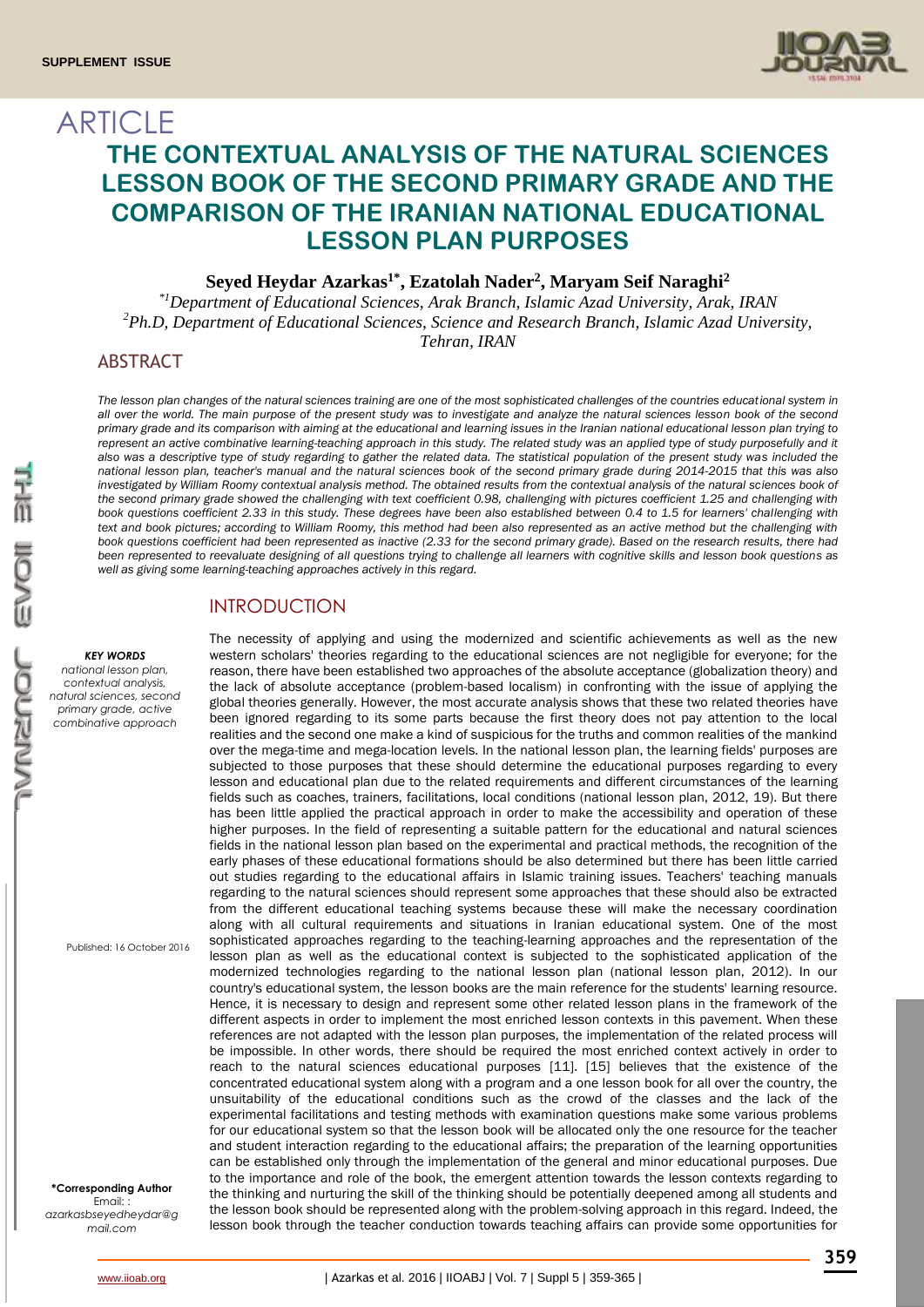

practicing the problem-solving skills making a great background for all students to learn about the problem-solving issues [3]. Response to the requirement of a suitable educational pattern based on the Iranian educational system is mainly emphasized on the wisdom-based and deductive issues in the educational system and the extraction of the suitable scientific reasons along with the objective thinking should be also nurtured among the primary schools due to the growth of the learners' mentality in this age; due to the new modernized teaching-learning methods based on the recognition and consciousness and learning on the sensual and experimental aspects in the beginning days and then entering into the most accurate investigation discussions and the iteration of the experimentations and conclusion based on the deduction should be also potentially trained all the students; this is one of the most sophisticated issues that should be carefully paid attention in this study. The contextual analysis of the natural sciences lesson book of the second primary grade and its comparison with the learning and educational fields purposes in the Iranian educational system and the application of the modernized teaching methods in the contemporary world should be also allocated accurately in order to implement the suitability of the educational affairs in Iranian educational system.[10] in his study showed that the sciences teachers of the primary grade never pay attention to the mental change and growth of the children; the teaching method of the sciences teachers participated in teaching method courses does not have a significant difference with those ones not participated in this course. Also, the lack of teachers' consciousness from the new teaching methods and the lack of paying attention to nurture the creative mentality and the lack of enough suitability between the context and method are the other results of the related study. [2] in his study stated that more than 50% of teachers have suitable conscious and perception from the discussions and concepts of the natural sciences books using the teaching manuals regarding to the natural sciences but some other teachers have stated that they have got some problems for teaching the discussions and concepts of the natural sciences books in primary schools. Of 97 total teachers in natural sciences filed, about 77% had shown unsuitable conceptualization (very easy or very hard) and only 33% have considered the context of these books unsuitable. About 40% believed that the transformation of some contexts of the books has been taken place and about 50% have considered and evaluated the terms and words of the natural sciences books as hard. In the research of [2], it is specified that most teachers have considered the discussions and concepts of the natural sciences books as hard and they stated that the lack of contexts' adaptation and the purposes with the mental ability of students can cause to the lack of understanding the concepts and there is no paid attention towards the balance between the elements and skills, attitudes and knowledge. Also, the lack of some questions or other related homework will make students to confront with intriguing situations. [1] in his study titling ''the investigation of the achieved programs adaptation in educational program of the primary grade'' concluded that teachers are not still get familiar with the philosophical terms and concepts. The role and importance of the new teaching method in students' educational progression makes the necessity of applying these new methods in the natural sciences training issues; but due to the obtained results of some studies, the lack of using the active methods regarding to the sciences teaching manuals, the lack of suitability between the context and method, the lack of teachers' consciousness from new teaching methods and the application of the educational facilitations, discovery methods and participation in experimentations and the suggested methods should be potentially allocated in all educational plans. There have been established some other studies that these have also analyzed the lesson book. [13] in a study titling ''the contextual analysis of the natural sciences books with William Roomy method'' concluded that the pictures and diagrams of the natural sciences books in fifth primary grade do not challenge students sufficiently. [4] in a study titling ''the comparative analysis of the lesson books and teacher's manual of the primary grade in Iran and the USA based on Bloom cognitive categorization, thinking actions dimension in Gilford intelligence structure and Merrill educational purposes categorization'' concluded that although the lesson books purposes are 14% higher in Iran in compare to the USA but in the USA lesson books there have been established many various opportunities for making the practical-based issues for all learners and these have been also paid attention to nurture and grow the divergent thinking and other various situations. As an instance, the results of Teams in 2003 showed that the Iranian students in a collection of 286 functional test question are established in the superior level regarding to the memorization but they are also established in the lowest level regarding to these skills such as making theory, analyzing data, problem solving and applying the tool and scientific methods or research all about the environment and so forth. The investigation of the sciences training processes of the different countries shows that most countries such as the USA, the UK and Australia have carried out the most fundamental changes regarding to the educational policies; they also try to transform all paper-based natural sciences training into the active methods preventing the teacher-based educational affairs; they prefer to apply the function tests and measurements achieved based on Profile-Document case [7]. The lesson plan of the natural sciences is achieved very weak due to the lack of achieving the practical and experimental activities. Anyway, in the present the selection of the context from the produced mass knowledge is one of the most important challenges of the present era regarding to the countries' educational system. In the new lesson plan of countries, the attention towards the history of the science and its application for training the sciences concepts in the modernized lesson plans should be carefully achieved efficiently. Therefore, the main aim of the present study is to investigate how the lesson book of the natural sciences of the second primary grade based on William Roomy contextual analysis is written as the active method; how the pictures of the natural sciences lesson book can challenge students based on William Roomy method and how the manual and context of the related book has got suitability with educational aims in the national lesson plan.

## MATERIALS AND METHODS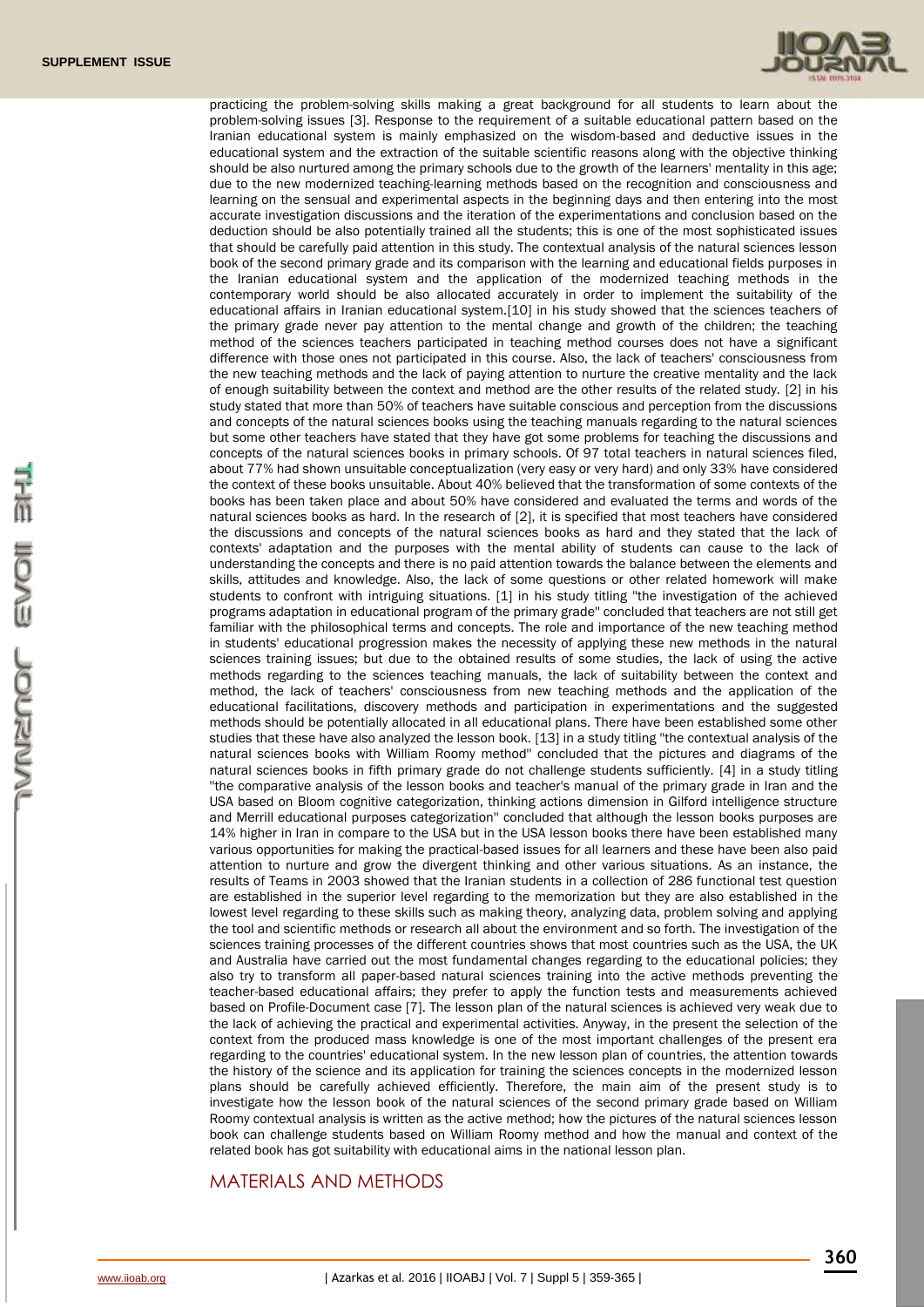

The related study is an applied type of study purposefully and it also is a descriptive type of study regarding to gather the related data. The descriptive method of the context analysis and the related questions are also applied in order to response to the national lesson plan document regarding to the educational field of the experimental sciences; then William Roomy method is also applied as a supplementary case in the rest of the study. In the descriptive method, the researcher tries to describe the conditions without any interventions. The statistical population of the study includes all documents, papers of the theoretical basics in the lesson plan, teachers' manual and the lesson book of the natural sciences of the second primary grade as well as all experts viewpoints in this regard. In this study, due to the dimensions of the study, the sample has been taken up from the statistical population as an available case and its volume includes all available resources that have been comprehensively applied and there is no taken up any choice in this pavement. Data gathering method is established based on the library type of data gathering including taking notes from the domestic and foreign resources as well as the experts' viewpoints regarding to the scientific field. The archive of the educational ministry and the lesson [8] books are also applied in order to collect the related information and data in this study; the documents and papers of the expert groups are also applied in order to analyze and investigate the national lesson plan. In this study, the main criterion of analyzing the related data is subjected to the wisdom and deduction; the descriptive statistic (grouping and categorizing the viewpoints and the common comments and distinctions) has been also applied in this study in order to analyze the context; the descriptive statistic includes the table, diagram, percent and the mean [9].

#### RESULTS

Investigation of the lesson book context of the second primary grade with William Roomy contextual analysis

In the context analysis, the context will be appeared as systematic and qualitative-based; this method can be considered as the main method of transforming the qualitative data into the quantitative data [6]. The statistical population includes the natural sciences book of the second primary grade during 2014-2015 educational years; this includes 92 pages but the introduction has been eliminated. Due to the restriction of the population volume, there is no required of sampling and all contexts of the book as the main population have been investigated in this study. As simple accidental sampling method, 10 pages for the text analysis, 10 pictures for pictures and 10 questions for analyzing the book questions have been allocated; for analyzing the text elements, the question and pictures of the book have been also evaluated. As a result, the analysis includes those processes that some of them have been subjected to the text, some other to questions and active pictures and others related to the text, questions and inactive pictures; and the main purpose of the method is that we should find out that how the mentioned processes can attract the learner towards the text, questions and pictures. For the reason, it should be get assisted of the analysis unit as the main regular basis of the results. In other words, the most important foundation of the text analysis is subjected to the analysis unit and this unit divides the context into some separate elements in one hand but on the other hand it is considered as the regular basis of the results analysis (the same). The data and information include the suitable descriptive methods as following: distribution, percent, measurement of challenging coefficient in every section of the book, questions and pictures and the relative coefficient measurement in every section and then the measurement of challenging coefficient of students with total text, total pictures and total questions.

| Category<br>Page                                      | A              | B              | C              | D    | Е              | F     | G     | н              | Sum | Percent | Challenging<br>coefficient |
|-------------------------------------------------------|----------------|----------------|----------------|------|----------------|-------|-------|----------------|-----|---------|----------------------------|
| 12                                                    | 5              | $\overline{2}$ | $\overline{2}$ | -    |                | 4     | 6     | -              | 20  | 10/30   | 1/22                       |
| 21                                                    | 3              | 4              |                |      | -              | 3     | 5     |                | 18  | 9/28    |                            |
| 30                                                    | 3              | 4              | -              | -    |                | 5     | 4     | $\mathfrak{p}$ | 19  | 9/79    | 1/71                       |
| 39                                                    | 5              | 2              | 4              | -    |                | 3     | 3     | $\mathcal{P}$  | 20  | 10/30   | 0/81                       |
| 48                                                    | 3              | 5              |                | -    |                | 3     | ⌒     |                | 16  | 8/25    | 0/78                       |
| 57                                                    | C              | 4              | 3              |      |                | 4     | 4     | 3              | 22  | 11/34   | 1/2                        |
| 66                                                    | $\mathfrak{p}$ | റ              | 3              | -    | $\overline{2}$ | 5     | 4     | 3              | 21  | 10/82   | $\overline{2}$             |
| 75                                                    | 3              | 3              | 3              |      |                | ◠     | 5     |                | 19  | 9/79    | 0/9                        |
| 84                                                    | 5              | റ              | 4              |      | $\Omega$       | 3     |       | -              | 18  | 9/28    | 0/5                        |
| 93                                                    | 6              | 4              | 3              |      | 3              |       | 3     |                | 21  | 10/82   | 0/5                        |
| Sum                                                   | 37             | 32             | 24             | 5    | 13             | 33    | 37    | 13             | 194 | 100     | 0/98                       |
| Percent                                               | 19.07          | 16.49          | 12.37          | 2.57 | 6.70           | 17.01 | 19.07 | 6.70           | 100 | -       | -                          |
| 12122127112<br>$27+29+24+5$<br>$-$ 00%<br>$-$ 0.6 0.0 |                |                |                |      |                |       |       |                |     |         |                            |

**Table 1:** Challenging coefficient for total text regarding to natural sciences book of second primary grade

13+33+37+13 .37+32+24+5 = 96.98 = 98%

This is the challenging coefficient of students regarding to the total text in natural sciences book of second primary grade

Because the challenging coefficient for text is 98% and this number is established between 0.4 and 1.5, for the reason, the text context of the book is represented as active forcing students to make their activity and homework.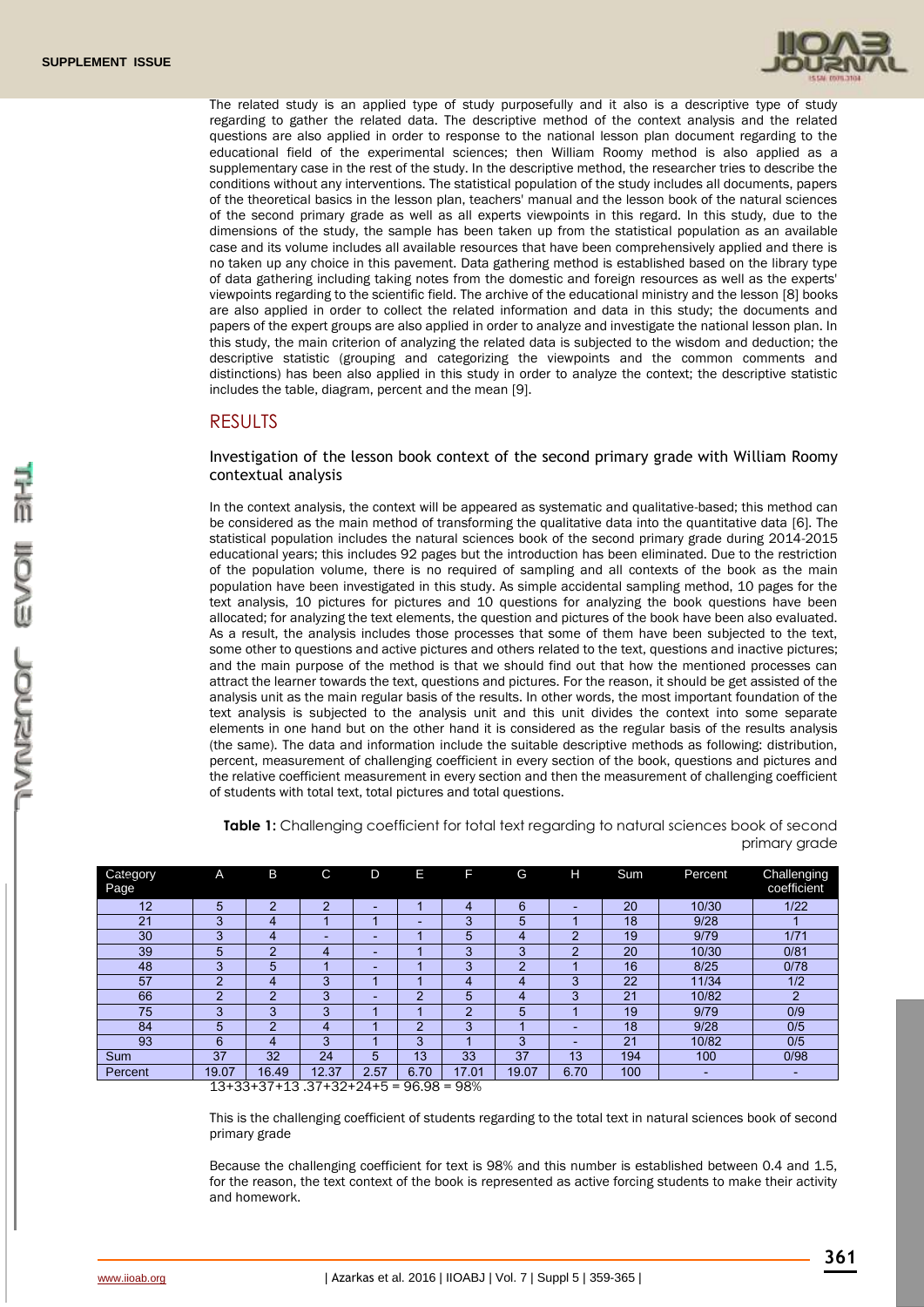

**Table 2:** Challenging coefficient for picture of the natural sciences book in second primary school

| Category | A       | B       | Sum | Challenging<br>coefficient |
|----------|---------|---------|-----|----------------------------|
| Page     |         |         |     | in Text                    |
| 12       |         | $\star$ |     | $\infty$                   |
| 21       |         |         |     | $\infty$                   |
| 30       | $\star$ |         |     |                            |
| 39       |         |         |     |                            |
| 48       |         | $\star$ |     | $\infty$                   |
| 57       |         |         |     | $\infty$                   |
| 66       |         |         |     | $\infty$                   |
| 75       | $\star$ |         |     |                            |
| 85       |         |         |     |                            |
| 93       |         |         |     |                            |
| Sum      | 4       | 5       | 9   | 1.25                       |
| Percent  | 40      | 50      | 100 |                            |

Challenging coefficient of student with picture is 5.4=1.25

; based on this challenging coefficient with picture is obtained 1.25 that it has been also established between 0.4-1.5 domain according to William Roomy method. As a result, the book with challenging coefficient 1.25 is adjusted as an active case.

**Table 3:** Challenging coefficient of questions in natural sciences book of the second primary grade

| Category<br>Page | A                                                                                                                         | B                               | C                                                                                     | D       | Sum | Challenging<br>coefficient |
|------------------|---------------------------------------------------------------------------------------------------------------------------|---------------------------------|---------------------------------------------------------------------------------------|---------|-----|----------------------------|
| 12               |                                                                                                                           |                                 |                                                                                       |         |     | 0                          |
| 21               |                                                                                                                           | $\star$                         | $\star$                                                                               |         |     | $\infty$                   |
| 30               |                                                                                                                           | ÷                               | $\star$                                                                               |         |     | $\infty$                   |
| 39               |                                                                                                                           | $\star$                         |                                                                                       |         |     | $\infty$                   |
| 48               |                                                                                                                           |                                 | $\star$                                                                               | $\star$ |     | $\infty$                   |
| 57               |                                                                                                                           |                                 |                                                                                       |         |     |                            |
| 66               |                                                                                                                           |                                 | $\star$                                                                               |         |     | $\infty$                   |
| 75               |                                                                                                                           | $\star$                         | $\star$                                                                               |         |     | $\infty$                   |
| 84               |                                                                                                                           |                                 |                                                                                       |         |     |                            |
| 93               |                                                                                                                           | ÷                               | $\star$                                                                               |         |     | $\infty$                   |
| Sum              | O                                                                                                                         | 5                               | 6                                                                                     | c       | 10  | 2/33                       |
| Percent          | $\sim$<br>the contract of the contract of the contract of the contract of the contract of the contract of the contract of | 50<br>$\cdots$<br>$\sim$ $\sim$ | 60<br>$\bullet$ $\bullet$ $\bullet$ $\bullet$ $\bullet$ $\bullet$ $\bullet$<br>$\sim$ | 20      | 100 | $\overline{\phantom{a}}$   |

The challenging coefficient of students with question is 2+5.0+3=7.3=2.33

The obtained challenging coefficient is 2.33 and this is higher than 1.5 representing that the book questions are not adjusted as active case.

The sciences training purposes in manual and lesson book have been represented as a pyramid aiming at the implementation of the natural sciences learning and educational field in national lesson plan. One of the most important purposes of this field is subjected to optimize and boost the attitudes and scientific behavior of all learners. This behavior provides the most intelligent interaction in confronting with the various environmental phenomena [8]. This aim has been considered in all teaching manual purposes, too. The recovery of the teaching methods and the application of the scientific methods in educational programs can also optimize and increase the students' sensations awakening the spirit of the curiosity among all students potentially; also, these approaches can make the greatest background for forming creative thinking among all learners and finally this will also boost the scientific behavior of students making a sustainable self training and continuous education for these students. [5] says in this relation: the Iranian educational and lesson planning system in regardless with having longest history is mainly established based on traditional patterns and subject-based case emphasizing mainly on types of knowledge-based issues and transformation of scientific realities and facts towards the students. The irrelevance of the lesson plan context of the primary, guidance and high school grades with together, the lack of enough arrangement with the social conditions and features and the difficulty of understanding the concepts of these lessons for students are the main fundamental problems that have been entered into the lesson planning field.

## DISCUSSION AND CONCLUSION

According to [Table 1], the results of the book text analysis showed that in the natural sciences book the challenging index of students with book text is 0.98. this number is established between 0.4-1.5 representing that the book text is represented as active. The challenging coefficient with book text is 0.98 as an active case according to William Roomy method. This is considered as little higher than moderate level and when this number is close to 1.5, the degree of the learners' challenging with text will be also increased. It is better to recover some suitable statements in order to increase the degree of students' challenging degree with book and related context because this will also increase the temperament of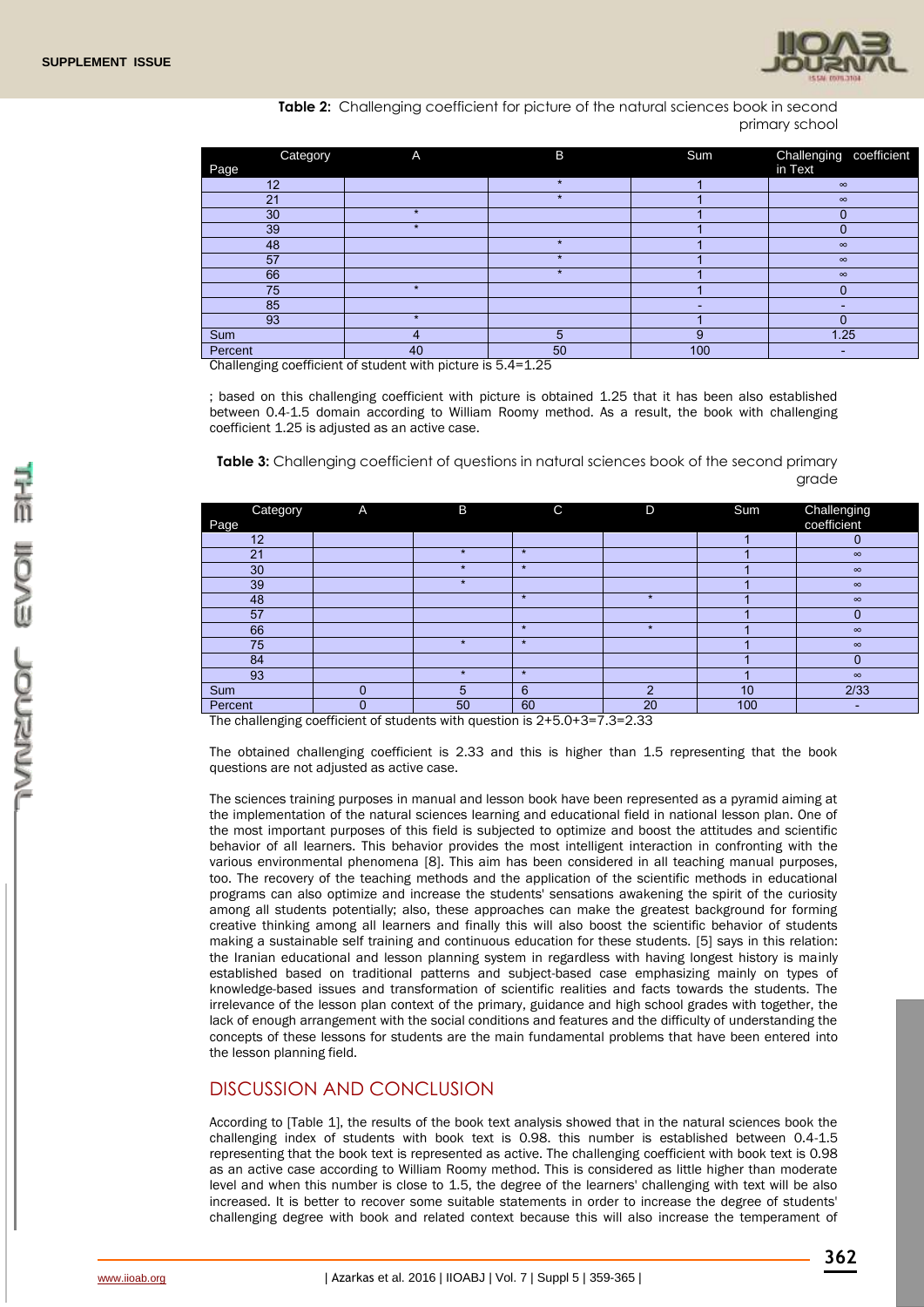

curiosity among learners; it also is better to allocate some intriguing and creative motivational situations for students to raise the active methods in this regard.

The obtained results of the analysis regarding to the book pictures based on [Table 2] showed that the challenging coefficient of students with pictures is 1.25 that this degree is also established between 0.4 to 1.5 representing that the pictures of the book have been represented as active challenging the learner according to William Roomy theory; however, the obtained coefficient is going towards up and as a result the book pictures have been designed as active case in this regard.

The results of the present study regarding to the analysis of the book pictures based on William Roomy formula specified that due to the designing and allocation of some pictures into the book in processes b (5 cases of pictures invite students to achieve their tasks), these have suitable context regarding to the natural sciences book pictures. Since in the primary grade the picture language is better than written language, the learner can make a better connection with lesson book making him or her to read the text and concepts in this pavement; regarding to the representation of the book, it should be struggled to use the most attractive pictures because one of the best ways for attracting children towards the lesson issues is subjected to the usage of pictures.

The results of Sadaghat (1996) regarding to the analysis of the first, second and third natural sciences book according to William Roomy method do not have adaptation with the picture because of the inactiveness of these pictures. For making enough confidence of the results accuracy, it is necessary to carry out some other studies in future based on William Roomy technique. The obtained results of the analysis regarding to the questions in [Table 3], it is shown that the challenging coefficient of learner with questions is 2.33 that has been established based on William Roomy method higher than the determined degree (0.4-1.5). According to William Roomy, the questions of the book have been represented as inactive. These results are adaptive with the results of Sadaghat [12].The results showed that the questions of the book have been represented as inactive due to the challenge of learner with the subjects and these subjects are beyond of the learners' understanding and this is one of the main reasons for students' reluctance for reading and studying their tasks. For the reason, all repetitive questions should be eliminated from the books in order to prevent the students' reluctance in this regard. Based on the carried out studies and the results of the study, it seems that the purposes being established for raising the students and learners' temperament and creative issues in national lesson plan have been little paid attention.

Hence, it can be concluded that the authors of the books regarding to the second primary school for the natural sciences book should pay attention to the inactiveness of the lesson books; this has been roughly proofed in [Table 3]; in this [Table 3], it also is little paid attention to the discovery and creative spirit of students. The analysis and results are different with other studies background; for instance, the results of [9] are not adaptive with the questions of the book. Based on the obtained results, it should be also mentioned that when designing the context of the lesson program, the learners should be also challenged with the context so that the former experiences have to make learners to get interested in these issues conducting them to make their analysis for the subjects. In this case, these learners will be also tended to nurture and grow their wisdom and thinking issues. In contrast, when all information and data are given to learners along with new knowledge, they will tend to memorize these new things efficiently and when an opportunity is not provided for them, the subjects will be established temporarily into the mind. In this mood, not only the learned issues of the learner are not assisted him but also the learner will not be able to distinguish the best situation because the new materials will not be allocated in future learning affairs as well and this comes true when the learner is getting evolved into the active learning process because he or she will be able to combine all learned issues together reaching to the semantic construction meaningfully. The existence of suggestions in studies regarding to design subjects for growing the skills, the existence of the questions and activities making students to tend to get allocated into intriguing situations and motivational creation, the existence of the questions with pictures or activities for finding a solution and applying the discovery phases, research and problem-solving, criticism thinking, divergent thinking and processing information represent that there is an emergent need for these kinds of subjects in the primary school.

#### Training sciences with active combinative learning-teaching approach

Designing and representing a model for navigating the active combinative teaching-learning approach coming from the obtained results of the present study can be implemented as an approach for training sciences going towards the increase of the national lesson plan issues. The main aim of the active combinative approach is subjected to the approach that the learner can participate and intervene into the process of learning-teaching. Hence, when the teaching process is designed and organized in a suitable way according to all learners' conditions, it can be stated that the active combinative teaching method has been applied in this pavement. Thus, it can be claimed that this approach is to apply the pros and cons of the different approaches together because this will recover the application of other methods. The active combinative teaching-learning approach has got its arrangement with the necessity of paying attention to training the learning path and the consciousness acquisition method. The active combinative approach is coming along with giving the necessary freedom to all students in order to achieve the related tasks (out of class activities). This approach has paid highly attention to the participative, cooperative, co-thinking and learning through cooperation. The thinking infrastructure of the active combinative approach is subjected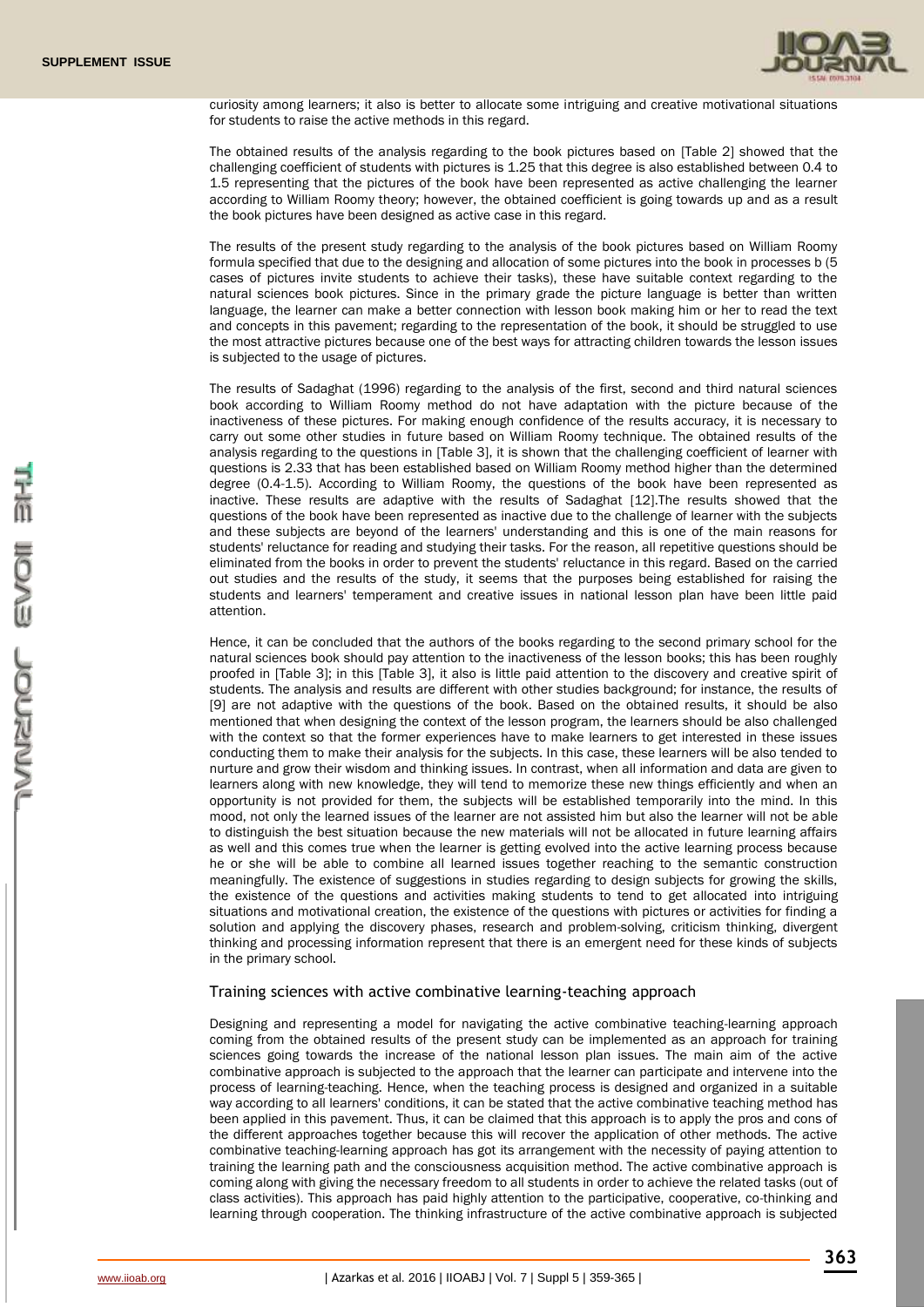

to the structuralism. Hence, it can be stated that the active combinative approach is roughly emphasized on the participation of students in the process of teaching-learning. In the structuralism theory, the scientific investigation of the mental events such as acquisition, processing, saving and recovery of information is carried out potentially. Hence, the main emphasize of the related theory is subjected to the learning cognition in the learner's mental structure that not only takes the former knowledge of the learner but also it takes some approaches that these may be applied for the recent influence of the learner. By applying the active combinative approach, it can recover many various activities and educational purposes. For instance, the application of the group research methods, discovery-based training, representation and simulation of the active combinative approach in relation to the educational issues are very efficient for the educational affairs; but this does not mean that these methods do not have any questions and responses. Therefore, achieving activities through students and the construction of some opportunities for learners can assist students to get fertilized for educational issues. Indeed, the active combinative learning appears when the experiences and knowledge of students will be emerged as new cases because they will be able to reach to the new learning opportunities efficiently. The lesson plan of the natural sciences should be designed so that all individuals have to reach to their responsibility and decision-making programs effectively. The biological understanding with participation actively in objective and tangible processes cannot be taken place possibly. These processes in natural sciences include making discussion, working with materials and equipments, deduction and analysis and production of the knowledge. Providing the necessary facilitations and basic conditions is very essential for reaching to the most enriched educational and constructive environment in this field. One of the most essential necessities of this environment is subjected to the representation of new teaching methods in order to raise the discovery and creative spirit among all learners.

## RESEARCH SUGGESTIONS

The representation of the national document of the sciences education plan including the purposes, content, teaching methods and testing methods of the sciences education should be evolved into the national lesson plan regarding to the educational and learning purposes of the natural sciences. The comparative investigation of the lesson plan elements (purposes, content, teaching and testing methods) should be advanced in the sciences training affairs of progressive countries in order to optimize the technology section of the education in these related countries efficiently. According to the obtained results of [Table 3] and inactiveness of the questions in sixth primary school natural sciences book and the weakness of the cognitive elements and the experimentation design of learners in moderate level for reaching to the responses in relation to the book content, the authors of the book and lesson planners should be very careful in designing the questions and training the cognitive skills because the accurate design and planning will lead to grow the creation process in all contents and purposes of the educational affairs. By representing the history of the science and the scientific activity approach the practical pattern for the discovery of the students will be increased because these scientists are the main pattern of the students in educational activities efficiently. In the end, it is suggested all researchers to evaluate and investigate the content of other books in primary grade in order to reach and access to the national lesson plan purposes.

#### CONFLICT OF INTEREST

There is no conflict of interest.

ACKNOWLEDGEMENTS None

FINANCIAL DISCLOSURE None

#### **REFERENCES**

- [1] Ahmadi Gholamali. [2001] the investigation of the adaptation degree between three plans of intentional, implemented and acquisitive approaches in the new educational plan regarding to primary course, Tehran, research center of education
- [2] Dadestan Parirokh. [1997] the investigation of themental ability and conceptualization understanding of primary school students to determine the educational standards, Tehran, research and educational planning organization
- [3] Fathi Ejarghah Koroush. [1998] the basics of lesson planning, Tehran, Iran Zamin Publication
- [4] Ghaderi Mostafa. [2000] the comparative analysis of the lesson books and teacher's manual of Iran and USA based on Bloom cognitive field, thinking actions dimension in Gilford intelligence structure and Merrill categorization, a thesis for MA, faculty of teacher training
- [5] Kiamanesh Alireza. [1998] the results of the third international study of the mathematics and sciences, the national center of third international investigation of

mathematics and sciences, no: 21, Tehran, faculty of education

- [6] Maaroufi Yahya, Yousefzade Mohammadreza. [2009] the contextual analysis in humanistic sciences [practical manual of lesson books analysis], Hamadan, Sepehr Danesh Publication
- [7] Mehrmohammadi Mahmoud [2008]: the philosophy of the contemporary science, training natural sciences and ability of aestheticism, the collection of the first seminar of the primary school natural sciences articles, Isfahan, the general office of the education in Isfahan
- [8] Ministry of education. [2012] the national lesson plan, Tehran, research and educational planning organization
- [9] Naderi Ezzatollah and Seif Naraghi Maryam [2015] the research methods and its testing in humanistic sciences, 11<sup>th</sup> printing, Tehran, Arasbaran Publication
- [10] Parvizian Mohammad Ali. [2005] the investigation of the discovery training in natural sciences lesson of third to fifth primary school grades of Central Province of Iran, Tehran,